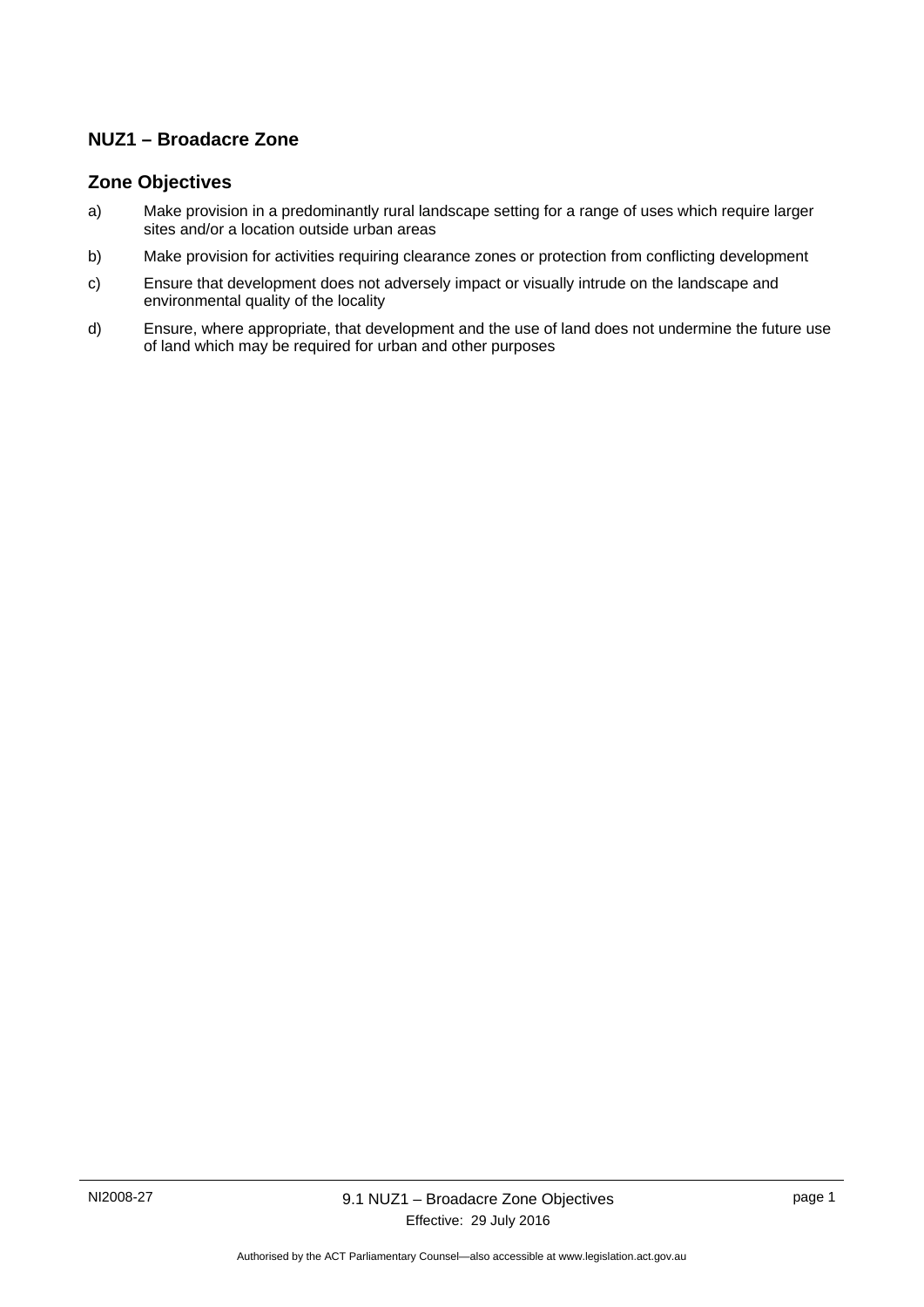# **NUZ1 – Broadacre Zone Development Table**

| <b>EXEMPT DEVELOPMENT</b><br>Development approval is not required. Building approval may be required.                                                                                      |                                                                                                 |  |
|--------------------------------------------------------------------------------------------------------------------------------------------------------------------------------------------|-------------------------------------------------------------------------------------------------|--|
| On leased land, development must be authorised by a lease.                                                                                                                                 |                                                                                                 |  |
| Development identified in the Planning and Development Act 2007 as exempt (see sections 133<br>and 134 of the Act and section 20 and schedule 1 of the Planning and Development Regulation |                                                                                                 |  |
| 2008)                                                                                                                                                                                      |                                                                                                 |  |
| <b>ASSESSABLE DEVELOPMENT</b>                                                                                                                                                              |                                                                                                 |  |
| Development application required.                                                                                                                                                          |                                                                                                 |  |
| On leased land, development must be authorised by a lease.                                                                                                                                 |                                                                                                 |  |
|                                                                                                                                                                                            |                                                                                                 |  |
| <b>MINIMUM ASSESSMENT TRACK</b><br><b>CODE</b>                                                                                                                                             |                                                                                                 |  |
| Development listed below requires a development application and is assessed in the code track                                                                                              |                                                                                                 |  |
| <b>Development</b>                                                                                                                                                                         |                                                                                                 |  |
| No development identified.                                                                                                                                                                 |                                                                                                 |  |
| <b>MINIMUM ASSESSMENT TRACK</b><br><b>MERIT</b>                                                                                                                                            |                                                                                                 |  |
|                                                                                                                                                                                            | Development listed below requires a development application and is assessed in the merit track, |  |
| unless specified in schedule 4 of the Planning and Development Act 2007 (as impact track) or                                                                                               |                                                                                                 |  |
| specified as prohibited development in a precinct map.                                                                                                                                     |                                                                                                 |  |
| <b>Development</b>                                                                                                                                                                         |                                                                                                 |  |
| agriculture                                                                                                                                                                                | <b>MAJOR UTILITY INSTALLATION</b>                                                               |  |
| ancillary use                                                                                                                                                                              | minor road                                                                                      |  |
| animal care facility                                                                                                                                                                       | minor use                                                                                       |  |
| animal husbandry                                                                                                                                                                           | municipal depot                                                                                 |  |
| caravan park/camping ground                                                                                                                                                                | nature conservation area                                                                        |  |
| cemetery                                                                                                                                                                                   | outdoor recreation facility                                                                     |  |
| communications facility                                                                                                                                                                    | parkland                                                                                        |  |
| community activity centre                                                                                                                                                                  | place of worship                                                                                |  |
| consolidation                                                                                                                                                                              | residential care accommodation                                                                  |  |
| defence installation                                                                                                                                                                       | scientific research establishment                                                               |  |
| demolition                                                                                                                                                                                 | service station                                                                                 |  |
| development in a location and of a type                                                                                                                                                    | sign                                                                                            |  |
| identified in a precinct map as additional merit                                                                                                                                           |                                                                                                 |  |
| track development                                                                                                                                                                          |                                                                                                 |  |
| educational establishment                                                                                                                                                                  | subdivision                                                                                     |  |
| emergency services facility                                                                                                                                                                | temporary use                                                                                   |  |
| farm tourism                                                                                                                                                                               | tourist facility                                                                                |  |
| health facility                                                                                                                                                                            | transport depot                                                                                 |  |
| land management facility                                                                                                                                                                   | veterinary hospital                                                                             |  |
| major road                                                                                                                                                                                 | woodlot                                                                                         |  |
|                                                                                                                                                                                            | <b>MINIMUM ASSESSMENT TRACK</b>                                                                 |  |
| <b>IMPACT</b><br>Development listed below requires a development application and is assessed in the impact track                                                                           |                                                                                                 |  |
| Development that is not:<br>1.                                                                                                                                                             |                                                                                                 |  |
| а.<br>Development Act 2007); or                                                                                                                                                            | Exempt, code track or merit track development (see section 132 of the Planning and              |  |
| Prohibited development, other than development that is permitted under s137 of the<br>b.<br>Planning and Development Act 2007.                                                             |                                                                                                 |  |
| Development specified in schedule 4 of the Planning and Development Act 2007 and not listed<br>2.<br>as a prohibited use in this table.                                                    |                                                                                                 |  |
| Development that is authorised by a lease and listed as a prohibited use in this table.<br>3.                                                                                              |                                                                                                 |  |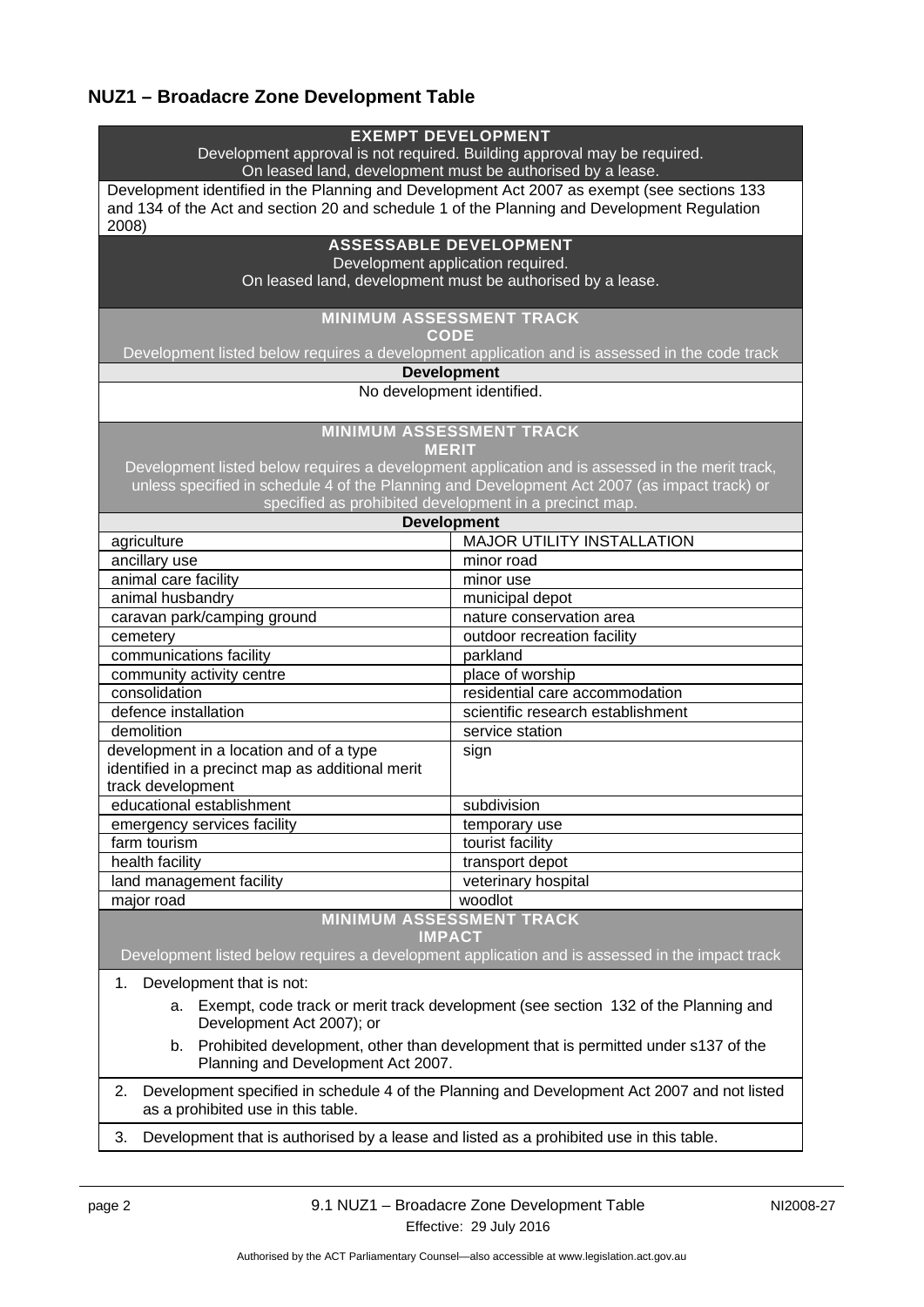4. Development declared under section 124 or section 125 of the Planning and Development Act 2007 and not listed as a prohibited development in this table.

#### 5. Varying a lease to add a use assessable under the impact track.

#### **PROHIBITED DEVELOPMENT**

| Development listed below is prohibited development unless the development is identified elsewhere |                                                    |
|---------------------------------------------------------------------------------------------------|----------------------------------------------------|
| in this development table as assessable under the code, merit or impact track.                    |                                                    |
| airport                                                                                           | liquid fuel depot                                  |
| aquatic recreation facility                                                                       | light industry                                     |
| boarding house                                                                                    | mining industry                                    |
| bulk landscape supplies                                                                           | mobile home park                                   |
| business agency                                                                                   | motel                                              |
| caretakers residence                                                                              | multi-unit housing                                 |
| car park                                                                                          | offensive industry                                 |
| child care centre                                                                                 | office                                             |
| civic administration                                                                              | overnight camping area                             |
| club                                                                                              | pedestrian plaza                                   |
| community theatre                                                                                 | place of assembly                                  |
| commercial accommodation unit                                                                     | plant and equipment hire establishment             |
| craft workshop                                                                                    | plantation forestry                                |
| cultural facility                                                                                 | produce market                                     |
| development in a location and of a type identified                                                | public agency                                      |
| in a precinct map as additional prohibited                                                        |                                                    |
| development                                                                                       |                                                    |
|                                                                                                   |                                                    |
| drink establishment                                                                               | public transport facility                          |
| drive-in cinema                                                                                   | railway use                                        |
| financial establishment                                                                           | recyclable materials collection                    |
| freight transport facility                                                                        | recycling facility                                 |
| funeral parlour                                                                                   | religious associated use                           |
| general industry                                                                                  | restaurant                                         |
| group or organized camp                                                                           | sand and gravel extraction                         |
| guest house                                                                                       | <b>SHOP</b>                                        |
| hazardous industry                                                                                | secondary residence                                |
| hazardous waste facility                                                                          | stock/sale yard                                    |
| home business                                                                                     | store                                              |
| hospital                                                                                          | supportive housing                                 |
| hotel                                                                                             | tourist resort                                     |
| incineration facility                                                                             | varying a lease to add a use listed as "prohibited |
|                                                                                                   | development" in this development table             |
| indoor entertainment facility                                                                     | vehicle sales                                      |
| indoor recreation facility                                                                        | warehouse                                          |
| industrial trades                                                                                 | waste transfer station                             |
| land fill site                                                                                    | zoological facility                                |

# **RELEVANT CODE**

Development proposals must comply with the Non Urban Zones Development Code.